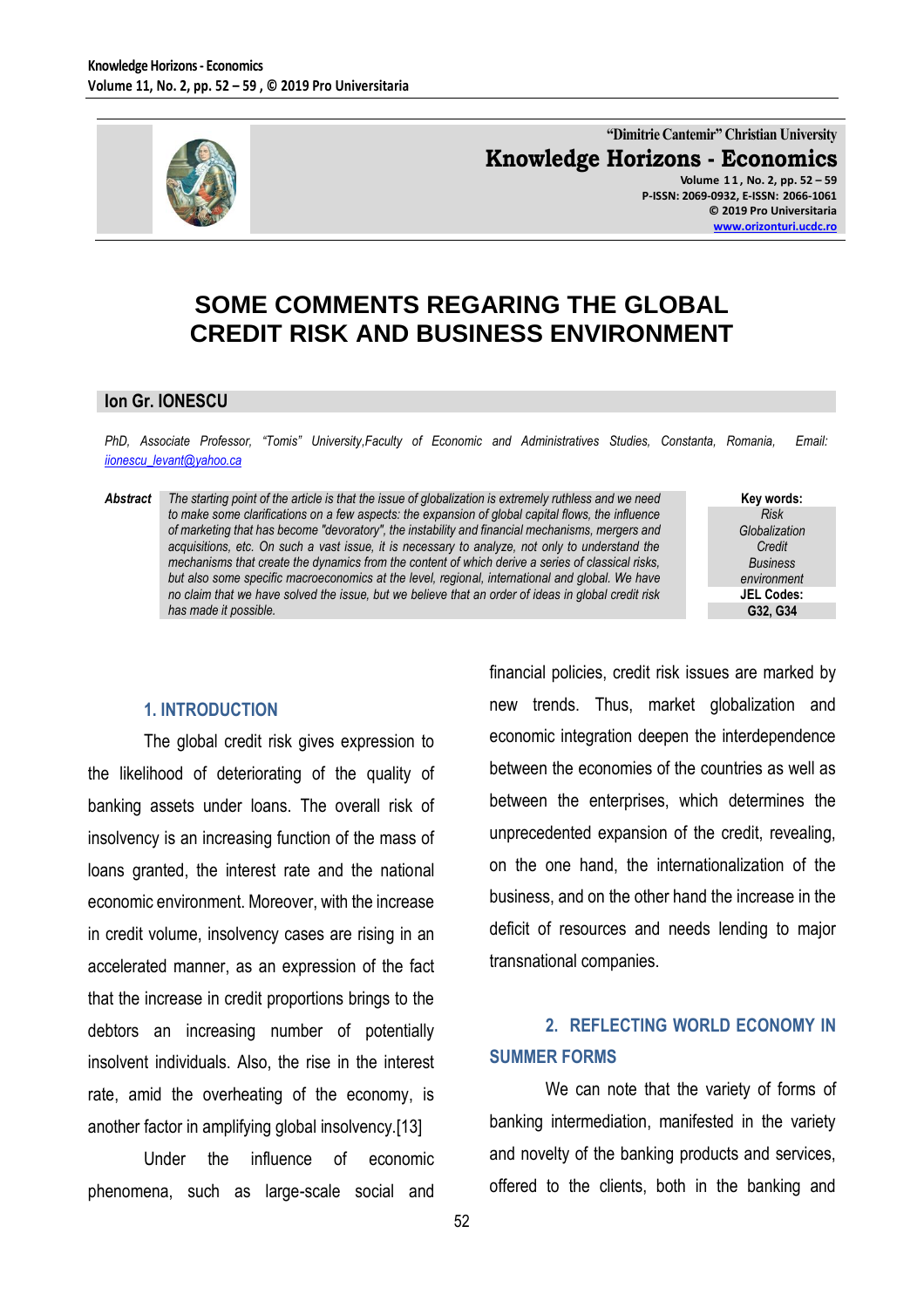banking sectors, has increased, which has led to an increase in the credit risk that could surpass the economy to any country in unprecedented circumstances in its history, through long-lasting and unfavorable consequences.

In this context, the merger of the banking companies was imposed as a modern method of managing the global credit risk, both within the country and at the international scale. The new merged banking entity has consolidated capital that better covers the losses caused by the credit risk. The merger process is a general feature of modern economies, with mergers being made in all economic branches, but especially in the financial field.

It is difficult to conceive a definition of globalization, but the term in itself is fully related, and the definition must be structured in stages, depending on the evolution of the capitalist system.

Nowadays, in the economic sphere, the totality reflects the world economy, and from a functional point of view, globalization presupposes a summing and concentration of economic, political, social, cultural, informational relations and interdependencies between two or more power poles in which we always notice the center and core of entities under its direct conditioning. Some of these relationships are visible in the economic, social, cultural, informational sphere, others have an indescribable structure for the vast majority, being the rank of economists and subtle politicians.

In the history of capitalism, "globalization is a relatively more recent phenomenon, germinated by the impressive economic, social and political transformations resulting from the end of the First World War,"[2] the collapse of European empires, the rise of the United States, the loss of colonies by Great Britain, France, the Netherlands, Germany and the emergence of centralized economy in the former USSR and China [5], "with the establishment of Communist governments.

The result of these new relationships and interdependencies that emerged after the First World War and amplified after the Second World War underscores a new center-periphery vector in which the center is represented by the economically developed countries, which also fulfill the role as an engine of economic development and periphery composed of poor or developing countries.

From a historical point of view, evolution is normal, taking into account the emergence of new states and new modes of production, but it is necessary to underline the prominent rise of financial capital, the economic conditions of each economy and, in particular, markets each country.

The global economy, says George Soros, "is not only characterized by a free trade of goods and services, but even to a greater extent by the free movement of capital. Interest rates, exchange rates and stock prices across countries are strongly interlinked, and global financial markets exert an overwhelming influence on economic conditions. Given the decisive role that international financial capital plays in the destiny of each country, it is not inappropriate to speak of a global capitalist system [10]. "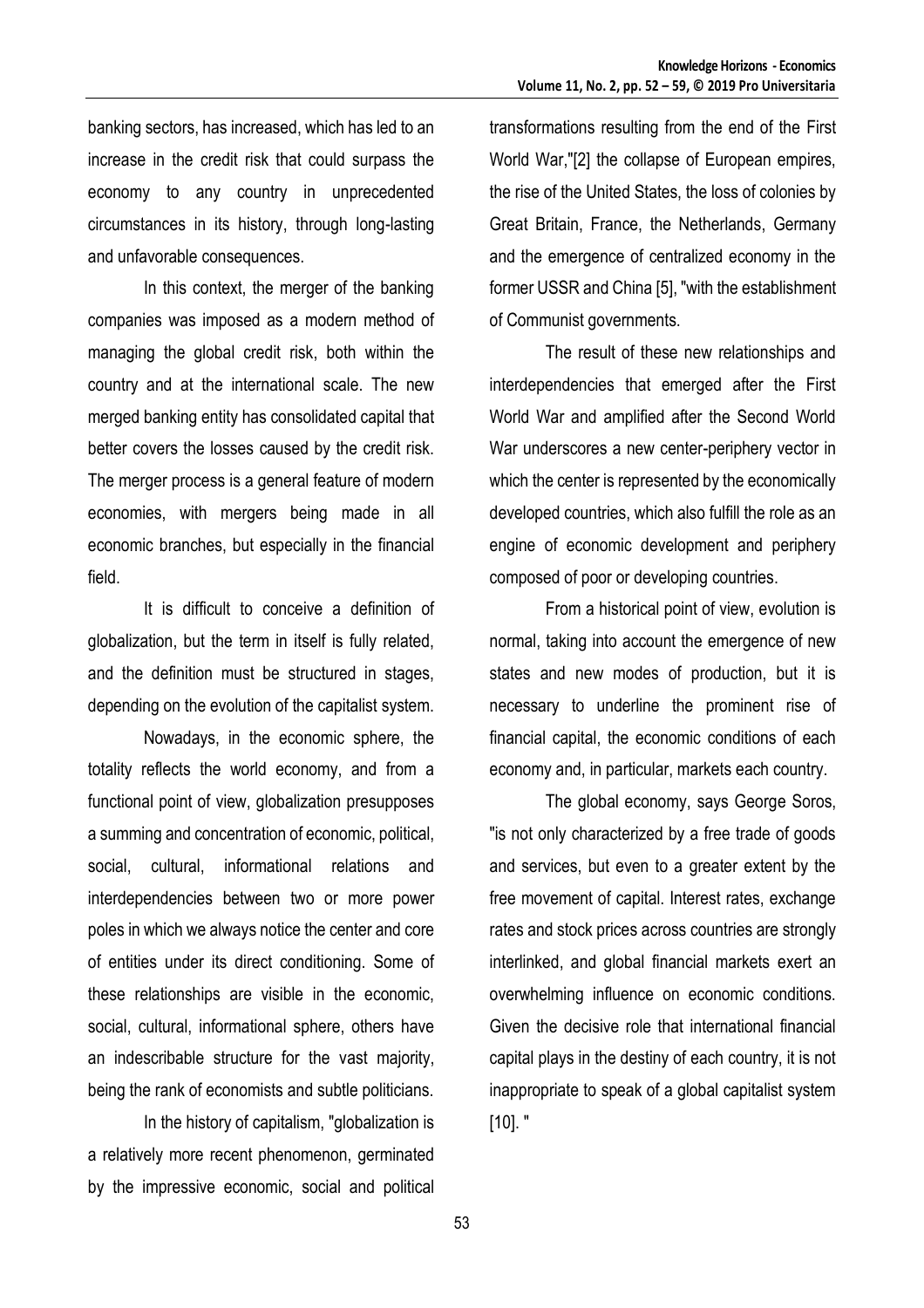## **3. INTENSIFICATION OF FIRE CAPITAL LIFE CIRCULATION**

Today, the capitalism tends to represent a global system in which financial flows are expanding both inside the economies of each country, intersecting internal creditors and borrowers (population, companies, financial institutions and authorized intermediaries), but also globally, covering continent expansion and geographically distant regions, globalizing debtors and creditors, for whom mediation is no longer confronted with geographical distance, relations being established without knowing each other, as is the case in pre-Korean societies and at the beginning of the capitalist.

Among the causes that have led to an increase in the free movement of financial capital can be mentioned>[9]

- the uneven growth rates of economies positioned in various geographic areas and the uneven variation in demand elasticity specific to national economies in relation to supply;

- unequal labor productivity rhythms, directly influenced by the development of IT and computerized products, in economically developed countries;

- the deepening of the division of labor, in parallel with the asymmetric evolution of labor productivity;

- increasing the volume of world trade and accentuating protectionist measures by some countries who see their production of traditional goods and services in competition with goods,

products and services made by countries with more advanced technology and labor productivity;

- changing ownership structure in large national and transnational companies, directly related to the interest of maximizing profits by management of organizations. This is what George Soros, in his study of global capitalism, calls the triumph of capitalism.

"The triumph of capitalism is most visible in increasing the number and size of publicly traded companies in national and international capital markets. Managers are equally concerned about the market where their firms' shares are quoted and the markets on which their products are traded

If the question arises, the signals coming from the financial markets take precedence over those from the product markets: managers will be ready to give up sectors or sell the whole company if this will increase the value of the shareholders, will maximize profits rather than market segments. "

Thus, in the global economy, "the dominance of financial capital as a direct form of expression of profit - in the process of maximizing it, in relation to the actual production of goods and services [11]. The phenomenon has a double reflection: on the one hand, in an attempt to increase the prices of shares on the one hand, and on the other hand, in the practice of aggressive marketing, which could synthesize "devouring", which aims to influence the demand by modifying its elasticity. The quest for an ever-growing share price has led to the development of speculative speculative selling of sellers selling securities through various transaction-specific techniques to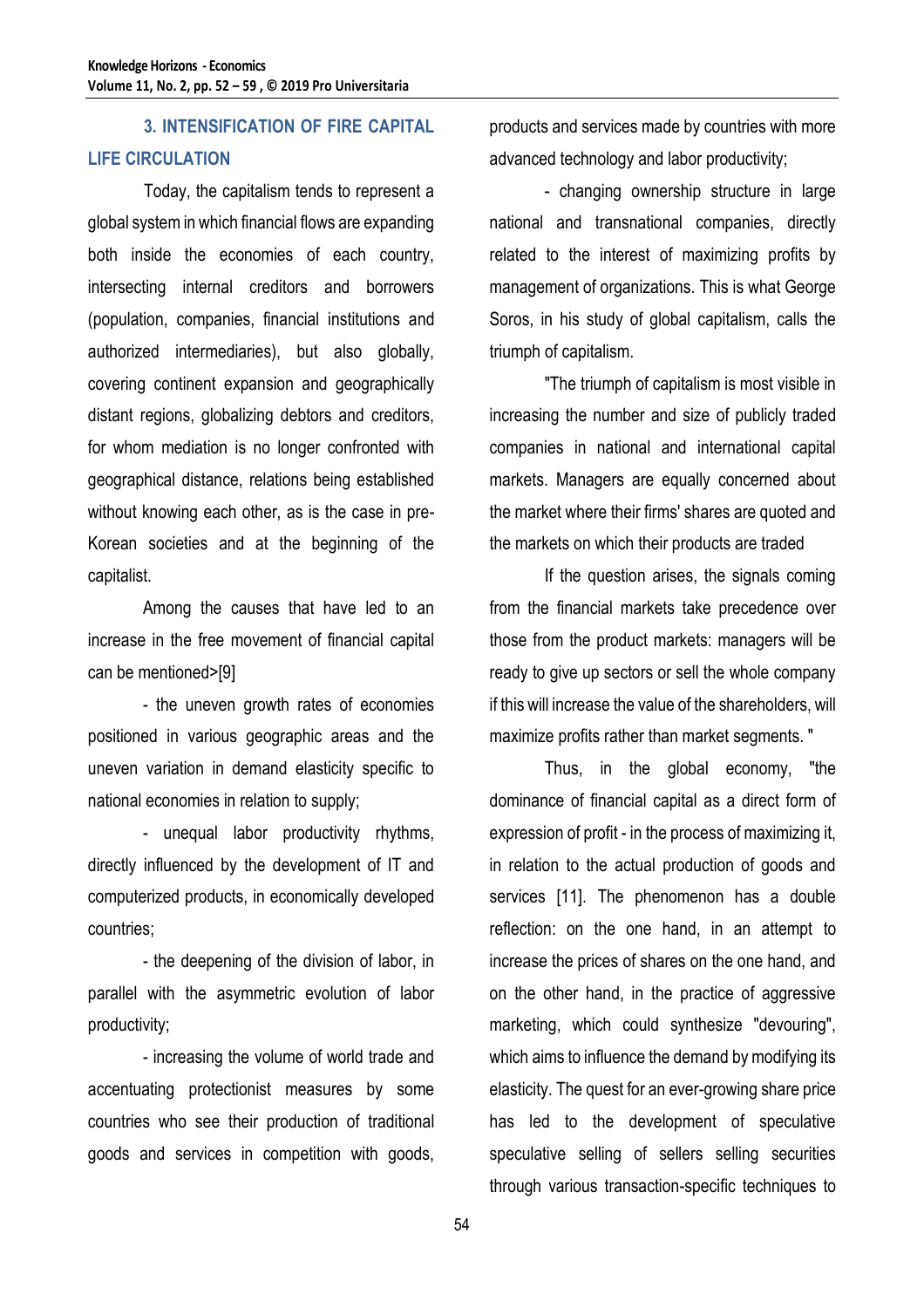capital markets, offering them for sale at a higher price. "Circle play" sometimes creates both a fictitious demand for these actions and an overvalued price, being one of the factors that cause instability in the financial markets [7], as it creates financial flows that are not counterbalanced by real flows of goods and services.

### **4. "DEVORATORY MARKETING"**

The devouring marketing boosts demand in excess to influence the volume of sales, and when the market share for a particular segment can no longer be changed, it requires new markets.

The development of the global market for international exchanges, gradually leads to the disappearance of small businesses and small companies, but it makes sensible growth of outlets. As an economist notes, in a study dedicated to the capital market, "less felt by highly specialized or capitalist societies, globalization has prompted multinationals to accelerate their focus in order to reduce fixed costs." Subject to this continuous pressure, small companies have only two alternatives: disappearance from the market or merger with larger groups. In this way, the position of the company on the market appears as an element that determines its duration and price.

The emergence of the single European market has been an example of the "craving" of the large acquisition and merger groups "overcoming small businesses".

For the global world, values are not easy to appreciate, traditionalist models have collapsed, there has been a growing expansive diversity of goods and services, information is continually multiplying and undergoing updates and refurbishments, at intervals of time short, people have a greater freedom of choice, they are challenged by more proposals and temptations, the choice involving more excesses alongside reason. Some choose the money as an end in itself, showing the tendency of replacing exchange values, goods and services with the money itself (the inclination towards liquidity), but others need confidence to invest in productive activities or to speculate on the market capital.

Returning to market fundamentalism, one can notice that it is most concretely expressed in the need for trust, but need can also create excesses, and trust can be achieved by attractiveness or by presenting financial information in another format, at certain time intervals.

As regards financial instability, there is a true literature that studies the different theories of this instability, each theory contributing to the understanding of financial crises, but each, limited to the analyzed cases.

## **5. MECHANISMS OF FINANCIAL INSTITUTION**

Globalization which acts in an evolving capitalist system in the "market fundamentalism" phase, is, in itself, a factor that potentiates financial crises, risking at any time to produce the great disintegration. It can be argued that the mechanism that influences and transmits the factors that determine the financial instability is the following: [10]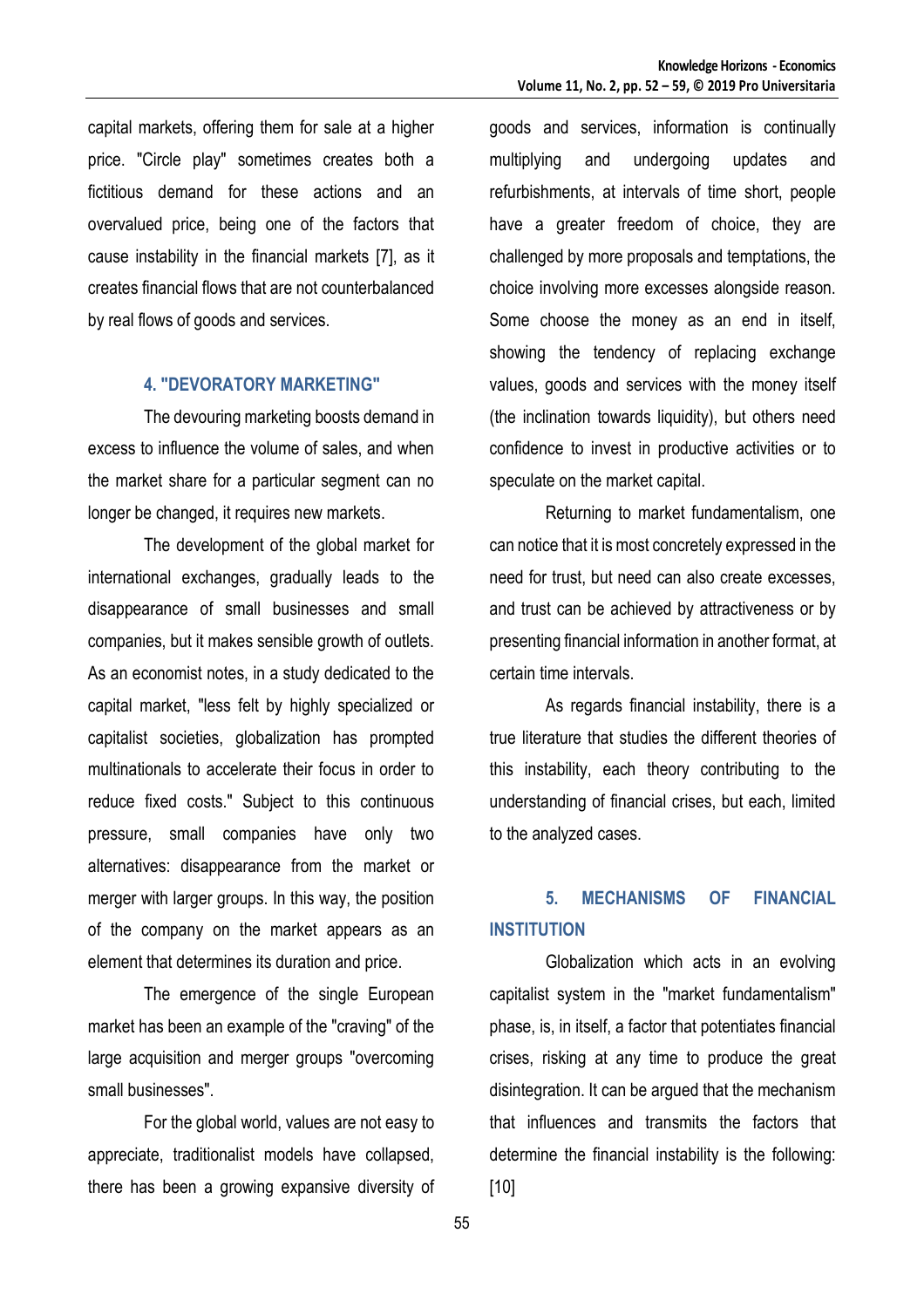1 extending the activity of new entrants to the financial markets can induce creditors to change their way of establishing credit relationships and offering low-credit loans (extra-credit) based on less relevant information. This is what is called the "cannibalism of new creditors" who tend to lend on the basis of asymmetric information during the initial stages of lending, the desire to "eat" more and more of the market, which ultimately leads to relaxation credit standards for both new entrants and other creditors;

2 uncertainty can be increased by new entrants. Needs can not be sufficiently understood by new entrants unable to notice the changing external conditions of the environment in which they operate, and their knowledge of market dynamics is less useful. Thus, the lack of experience of new entrants can create even greater uncertainty. Not knowing the dynamics of demand and supply on the market may favor the emergence of herding or lending to the same type of customer, which leads to non-credit risk;

3 competition may cause firms not to make adequate provisions for unsecured risks, such as financial crises, for reasons of ignorance or the desire not to lose competitive advantage (provisions lead to a reduction in shareholders' profit when constituted);

4 lack of long-term strategy, sufficiency and short-term business planning lead firms to an inadequate estimate of risks that may arise throughout the economic cycle and again through competition helps to reduce prudential standards for the entire market;

5 capital market competition - stimulated by "market play", frequent attempts by new entrants or market developments can lead to a cumulative reduction in market prices until they are exchanged for losses to participants and with a withdrawal market or resettlement.

"The rise in financial instability in the global capitalist system has also overlapped with the acute need for resources of major economies (USA, Japan, European Economic Union), a reality that stems from the very entropy of the system that is more than 500 years old and which tends to turn the "center" into a huge black hole, ready to swallow the "periphery of the system" in profound transformations. This adds to the migration of international capital flows [10]. "

### **6. INTERNATIONAL FINANCIAL FLOWS**

Regarding to the international financial flows, the literature focused on understanding the "financial instability of the exchange rate crisis, which stimulates possible gains from speculation, against fixed-rate depreciation of some currencies, related to the foreign exchange reserves of certain countries and the variation of certain factors among which are the external net assets and balance of payments'.[6] The contribution of international capital flows to financial insolvency has introduced a number of additional elements that act on the crisis transmission mechanism, including:

- the policy adopted by the authorities to counterbalance the pressure on the exchange rate by raising the interest rate can trigger a worsening financial instability;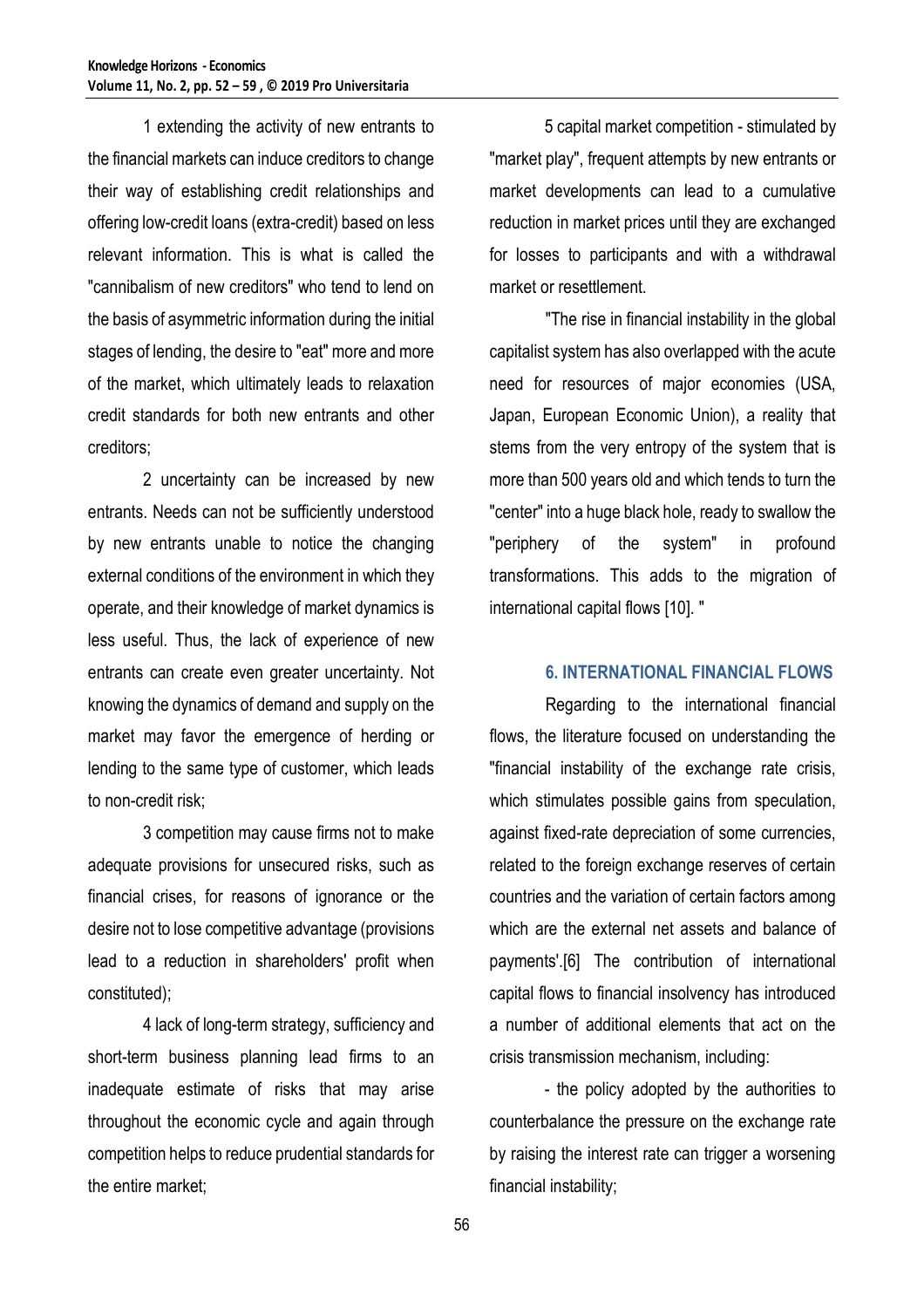- the complications brought about by the financing of the public or private sector in foreign exchange, which is that the equilibrium position is sensitive to the exchange rate and leads to a potential link between depreciation - in the context of a currency crisis and financial instability. The danger is even more acute as foreign exchange reserves in foreign currencies are low to cover foreign debts or are already consumed by previous crises. In this context, the liberalization of financial institutions has often taken place in connection with oversight of capital movements, allowing new liberalized financial intermediaries to take more into account the risk of foreign currency lending,

- the role of institutional investors has increased as the increase in international capital flows strengthens, resulting in increased market pressure, with rapid withdrawal of these investors from declining markets, destabilizing domestic financial markets and exchange rates [3];

- "Market contagion, explained by a similarity of paternalistic models" is possible [4].

Conclusion It can be said that the traits noted by the internal theories of financial instability can be generalized at an international level, especially since the new financial institutions entering the credit market may not know their customers well enough, the role of trust, banking panic and international contagion, credit crunching and moral hazard are added. The quantitative analysis of factors of influence reveals factors present in triggering all financial crises (high frequency factors) and factors that have acted only in certain crises.

## **7. FUSION AND PURCHASE ACTIVITIES IN THE EU**

Mergers and Acquisitions in Europe are in different patterns depending on:[8]

- market sectors involved - mutual banks, public property banks, savings banks;

- the size of the relevant market;

- the relative size of institutions, reported at international level, with other markets and specific segments;

- development and integration of IT technologies, specific to each financial institution.

The countries of the European Union have their own experience in terms of the pace and history of banking system restructuring. Before studying the recent developments, some of these models can be remembered when possible through an explanation of recent developments. Thus, in the late 1980s and early 1990s, the bank restructuring and concentration process took place in small European Union countries such as Denmark and the Netherlands. This process has led to the creation of large national institutions prepared for competition in a single market, or as a regional one.

In the early 1990s, in a severe crisis of the Scandinavian banking system, mergers and acquisitions created large institutions in Sweden and Finland. Banks in the UK, not at all small compared to other similar international financial institutions, experienced a series of mergers and acquisitions in the late 1980s and early 1990s. In Spain, a similar process took place in the early 1990s, involving, in particular, savings banks. Over the same period, several countries have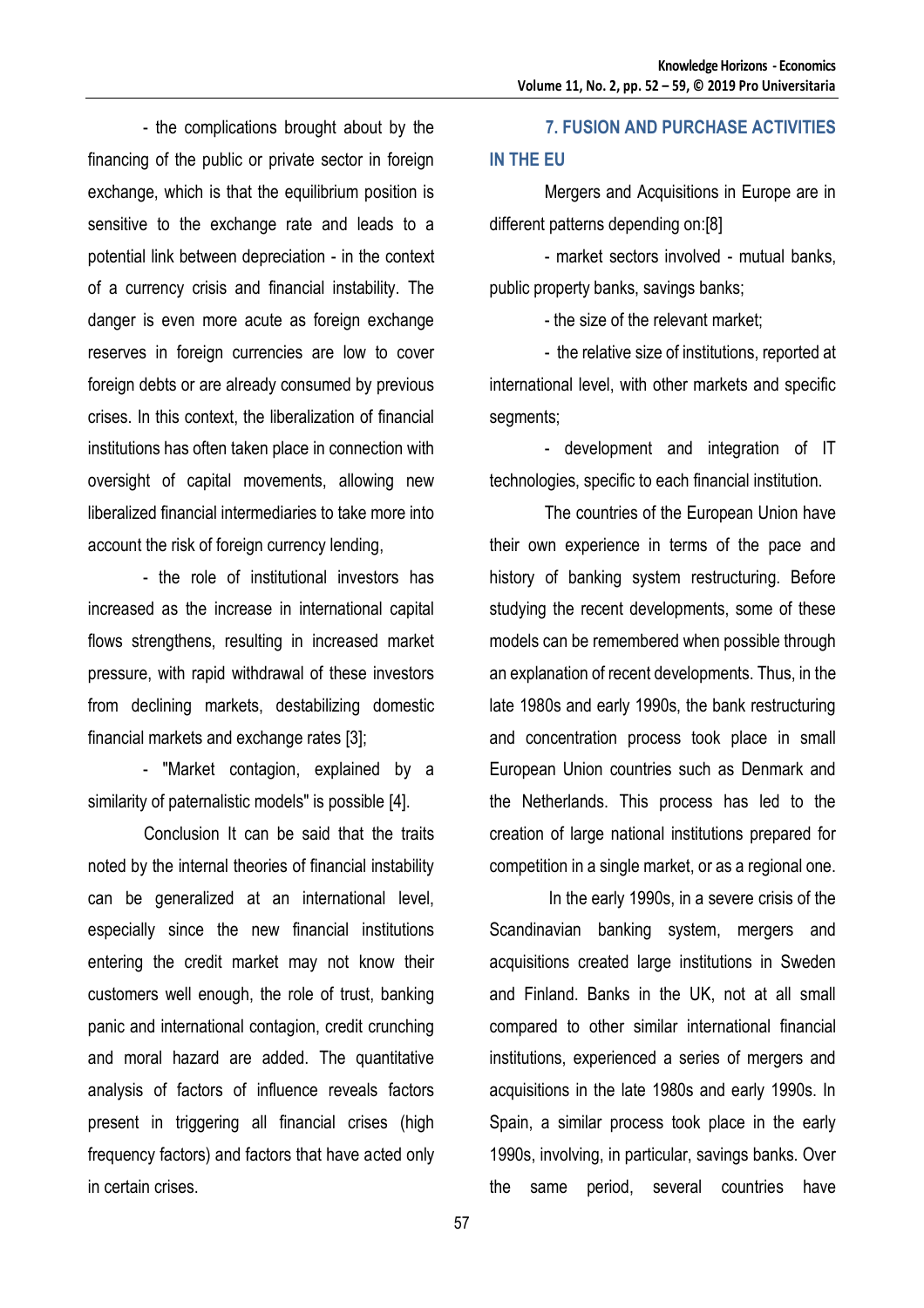endeavored to privatize some of the major public property banks by attracting private investors.

### **8. CONCLUSIONS**

Moreover, a trend has emerged for institutions with a mutual ownership structure, namely "demutualization" (in countries such as the UK and Ireland, Denmark and Germany). Institutions (such as construction societies and savings banks) who have a mutual organization have abandoned this organizational form and converted corporate ownership into other legitimate private forms. Also, "there is a general trend to strengthen commodity exchanges globally, which leads to the development of the industry".

Taken together, privatization efforts and "demotivation" have increased interest in mergers and acquisitions, increasing the number of participating institutions. Another model of mergers and acquisitions is characterized by the geographical expansion of major European banks in emerging markets such as South East Asia, Central and Eastern Europe and Latin America. Banks in the EU countries have expanded into emerging countries, particularly those in which there have been historical links between countries (such as Italian, Spanish and Portuguese banks, Latin American and Central European banks and the East, with more caution). The model reflects the convergent action of several factors including:

- model of economic development center periphery;

- Historically former colonies;
- psychological fear of communism;

- the production structure.

### **REFERENCES**

- ◆ [1] Băjenărescu, Titu I., Bursa și strategiile investiţiilor bursiere [*Stock exchange and investment strategies*], Editura Matrix, Bucureşti, 2005..
- ◆ [2] Buckley, Peter J., Pervez Ghauri, [editors], *The Internationalization of the Firm*, The Driden Press, London, 1994, p. 136-138.
- [3] Davis, Kevin, **The** *Last Days of The Credit Union?*, "Japan America Society of San Antonio - JASSA", No. 3, 1995, p. 30-31.
- [4] Glick, Reuven, Andrew K. Rose, *Contagion and Trade: Why are Curency Crises Regional?,* in "Journal of International Money ande Finance", Elsevier, Vol. 18 (4), August 1999, p. 603-617.
- **❖** [5] Ionescu, Ion Gr., Istorie economic [*Economic History*], Constanţa, 2007, passim, Mss.
- [6] Krugman, Paul, *The move toward free trade zones, Proceedings*, Federal Reserve Bank of Kansas City, 1991, p. 7-58.
- [7] Odobescu, Emanuel, *Marketingul bancar naţional şi internaţional*, [*National and international banking marketing*] Editura Sigma, p. 165-168.
- [8] Orjanu, Rodica, *Consolidare pentru dezvoltare* [*Consolidation for development*] , în "Săptămâna Financiară", nr. 111, Luni 21 mai 2007.